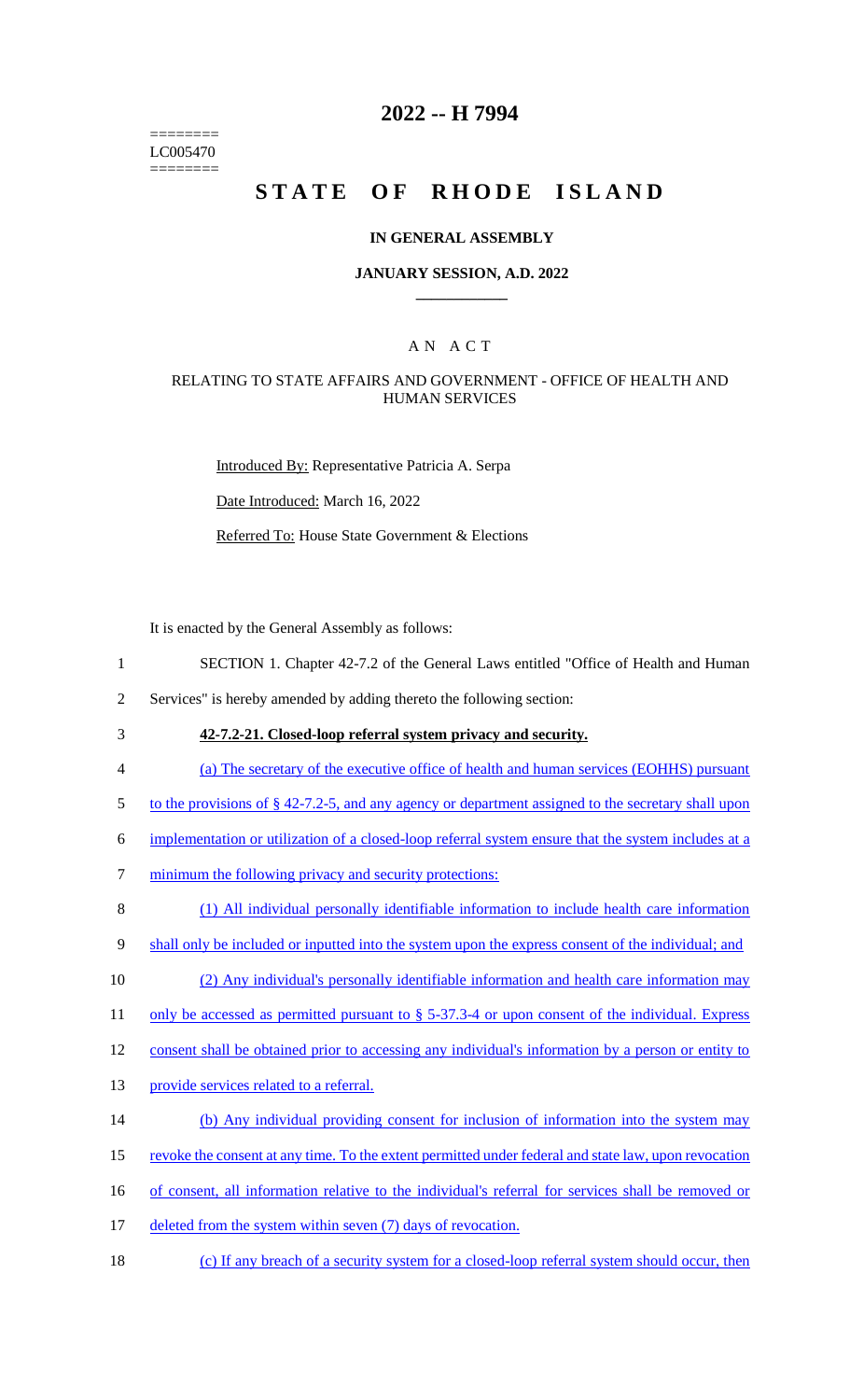- 1 notice of the breach shall be made pursuant to § 11-49.3-4. When practical, notice shall be provided
- 2 within forty-eight (48) hours of discovery of the breach.
- 3 (d) For purposes of this section, "closed-loop referral system" or "system" means any
- 4 system that stores an individual's personal identifiable information in a database that is shared by a
- 5 network of health care entities, public agencies, and community-based organizations for referral
- 6 purposes, which includes referrals to entities that are not covered under the Health Insurance
- 7 Portability and Accountability Act of 1996 (HIPAA). A closed-loop referral system encompasses
- 8 datasets containing personal referral information captured and stored in a database for use by public
- 9 and private entities, including community-based organizations, to provide services, update referral
- 10 activity, and close the loop on referral by updating downstream systems.
- 11 SECTION 2. This act shall take effect upon passage.

#### ======== LC005470 ========